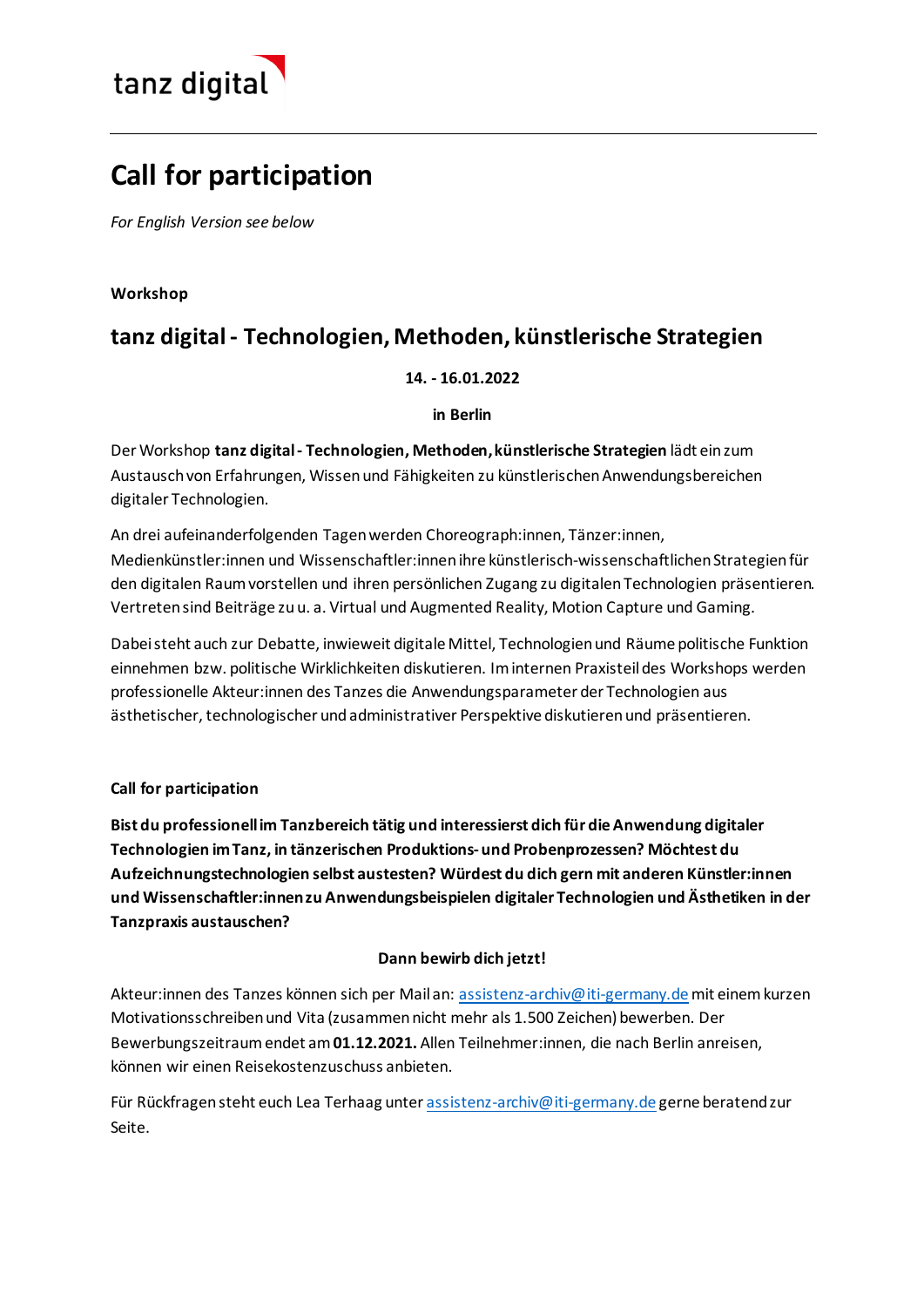#### **Information zum Programm tanz digital:**

Das Projekt **tanz digital** als Startpunkt einer langfristigen Arbeit an der medialen Präsentation des Tanzes in Deutschland legt den Fokus auf die Erprobung und Entwicklung von Inhalten medialer Tanzproduktionen. In Kooperation von tanzproduzierenden Institutionen, Tanzakteur:innen und Dokumentationszentren und Gedächtnisinstitutionen des Tanzes will **tanz digital** auch als Wissensspeicher und Enabler in der Anwendungspraxis digitaler Technologien fungieren. Der Workshop **tanz digital- Technologien, Methoden, künstlerische Strategien** ist eine Kooperation des Dachverband Tanz Deutschland, des Internationalen Theaterinstituts Deutschland und des Programms Touring Artists.

**Tanz digital** ist Teil des Programms NEUSTART KULTUR der Beauftragten der Bundesregierung für Kultur und Medien.

Eine Kooperation von:

Dachverband Tanz Deutschland

NEU **START** KULTUR





Gefördert durch: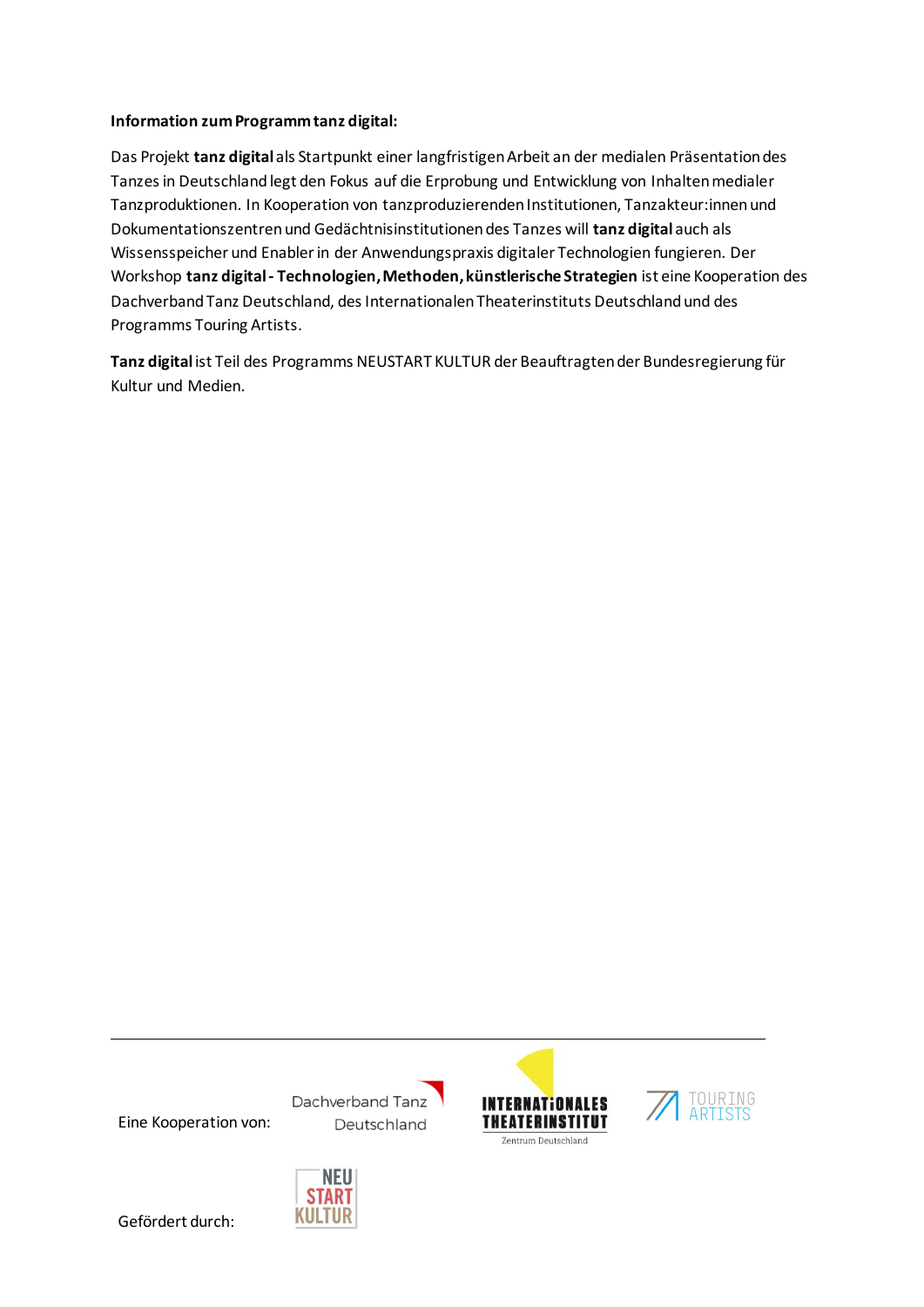

*English version*

# *Workshop*

# *tanz digital - Technologies, Methods, Artistic Strategies*

# *14. - 16.01.2022*

#### *in Berlin*

*The workshop tanz digital - Technologies, Methods, Artistic Strategies invites to exchange experiences, knowledge and skills on artistic application areas of digital technologies.* 

*On three consecutive days, choreographers, dancers, media artists and scientists will present their artistic and scientific strategies for the digital space and their personal approach to digital technologies. We will feature contributions on virtual and augmented reality, motion capture, and gaming, among others.*

*There will also be a debate on the extent to which digital tools, technologies and spaces take on a political function or discuss political realities. In the internal hands-on part of the workshop, professional dance practitioners will discuss the application parameters of the technologies from an aesthetic, technological and administrative perspective.* 

#### *Call for participation*

*Are you a professional in the field of dance and interested in the application of digital technologies in dance, in dance production and rehearsal processes? DO you want to try out new documentation technologies? Would you like to exchange ideas with other artists and scientists on the application of digital technologies and aesthetics in dance practice?* 

#### *Then apply now!*

*Dance artists can apply with a short letter of motivation and a short CV (together no more than 1.500 characters). The application period ends on 01.12.2021. We can offer all non-Berliners a travel allowance.*

*For application as well as in case of any questions please contact Lea Terhaag a[t assistenz-archiv@iti](mailto:assistenz-archiv@iti-germany.de)[germany.de.](mailto:assistenz-archiv@iti-germany.de)*